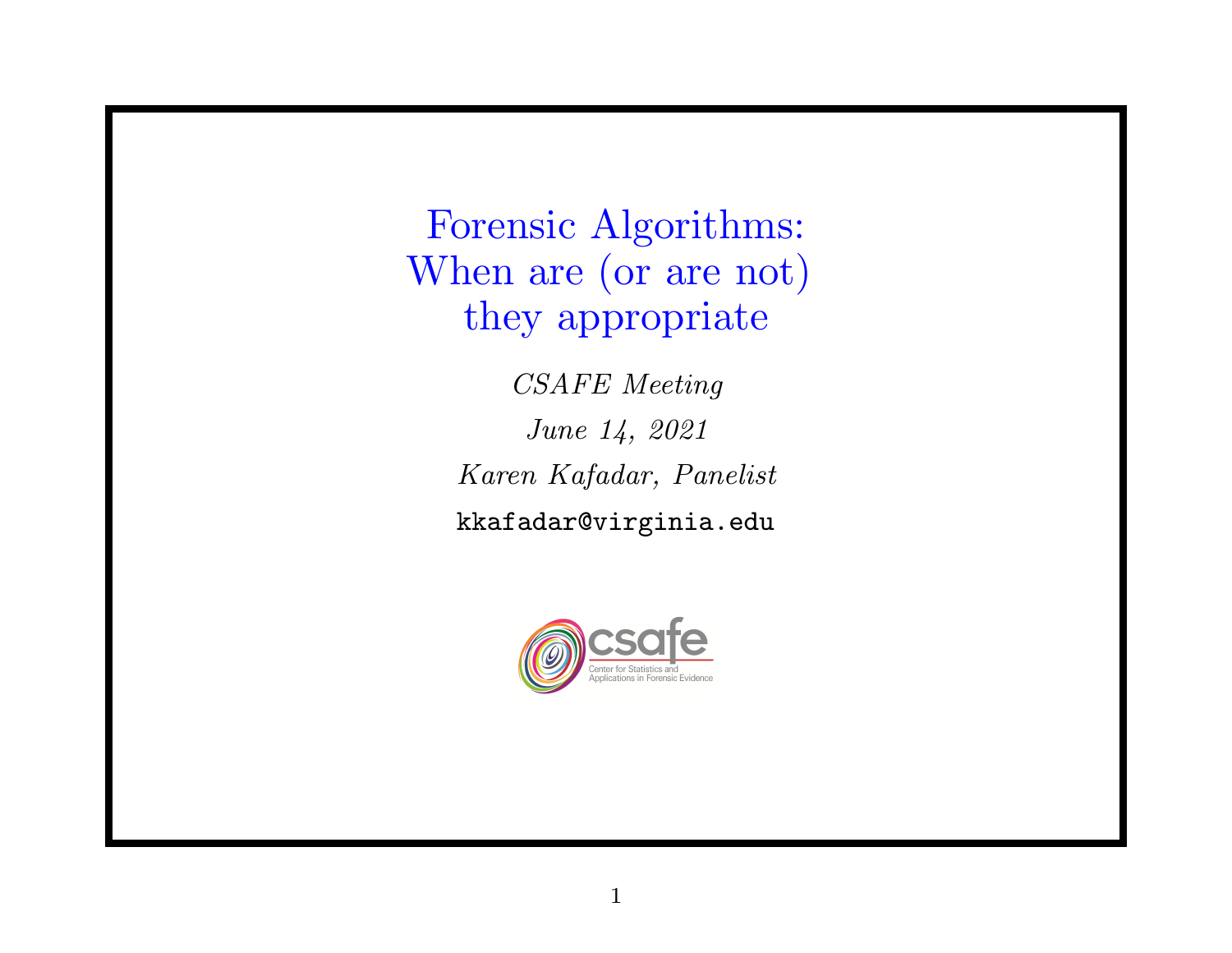Brief comments:

- 1. Algorithms today
- 2. Conditions encouraging use of algorithms
- 3. Conditions urging caution in algorithms
- 4. Validation: Appropriate performance metrics
- 5. Final thoughts

Thanks to Henry Swofford's webinar:

forensicstats.org/blog/portfolio/algorithms-in-forensic-science/ and to Jordan Rodu: arxiv.org/abs/2001.07648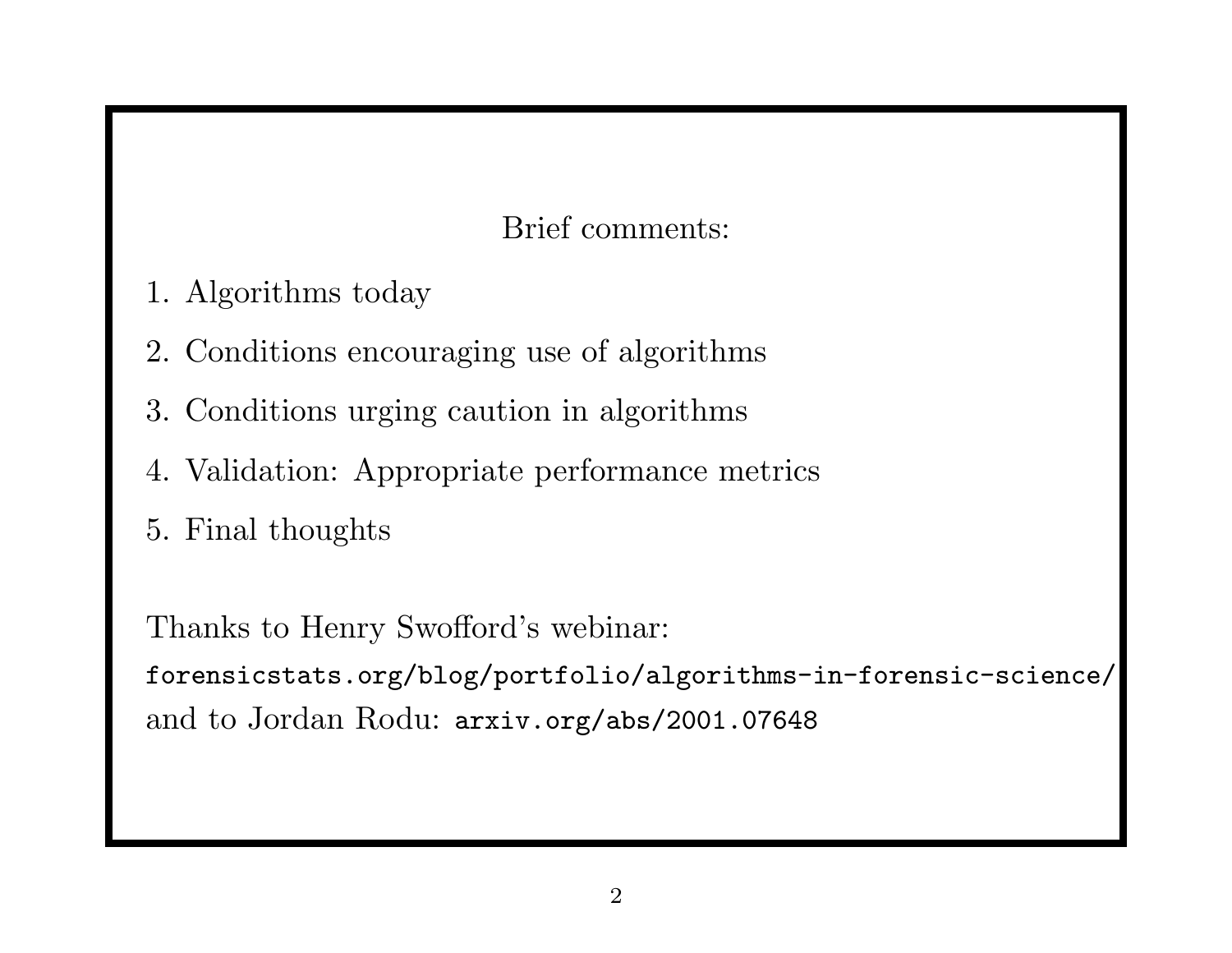# 1. Algorithms today

- 1. Everywhere
- 2. Marketing: targeting customers for purchases
- 3. Personalized Medicine: Recommended Rx, Tx, procedures (based on person's profile, risk factors, test results)
- 4. Interest rates: economic conditions
- 5. Drug development: which combination of compounds
- 6. Autonomous vehicles
- 7. Forensics: ID vs no-ID (DNA), sentencing, ...

When are/are not algorithms appropriate in forensic science?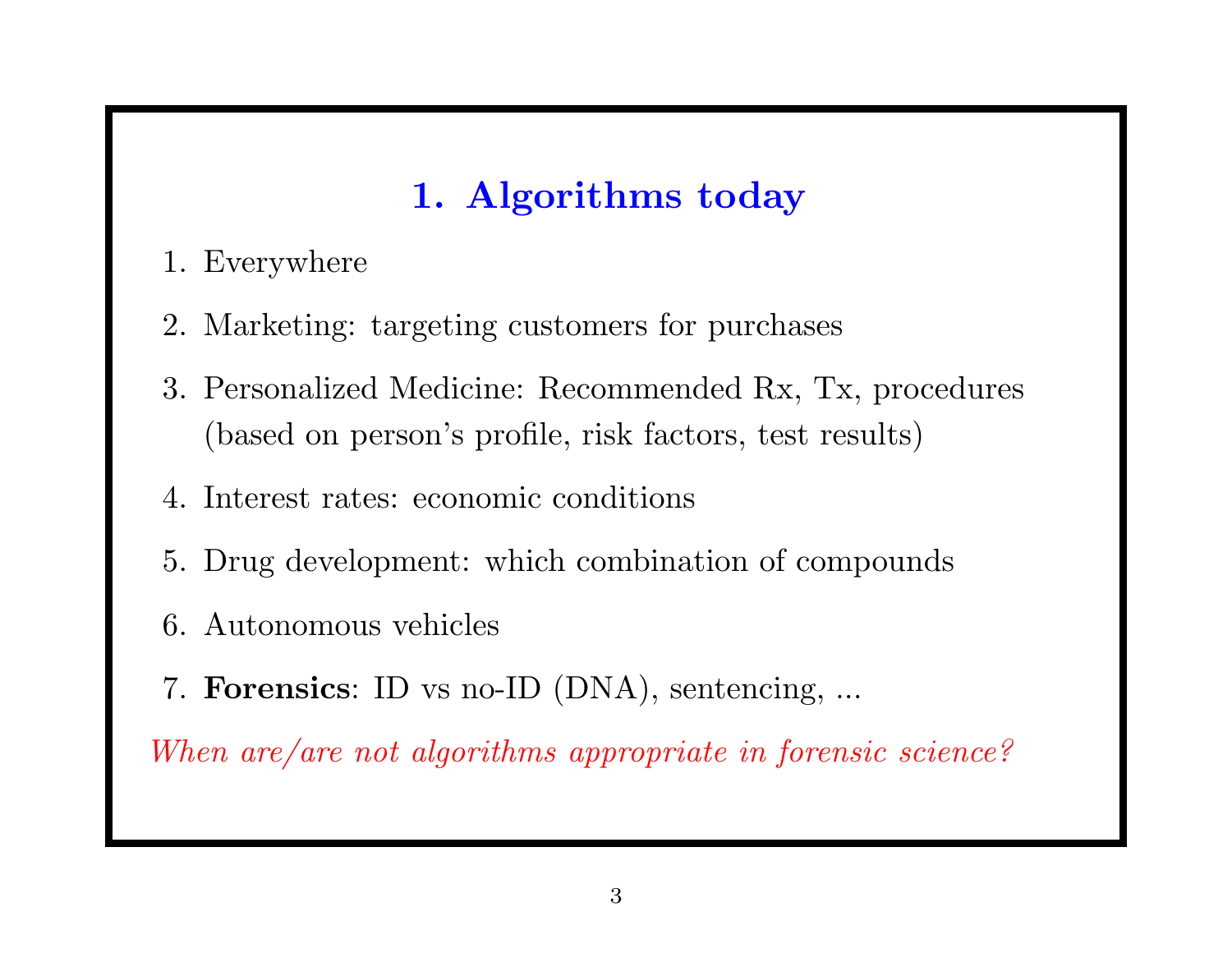### Two examples

1. DNA: Algorithms to calculate  $LR = likelihood$  of suspect Given the evidence (electropherogram),  $LR =$  probability that suspect's DNA *is* (relative to *is not*) "consistent" with evidence. Notes:

- Electropherogram peaks & locations are measured
- All measurements are measured *with error*
- We hope data (electropherogram) going into an algorithm are measured with "negligle" error
- "Negligible"? Even accounting for error, conclusion is same
- Different algorithms  $\Rightarrow$  different LRs

Result of DNA analysis rarely questioned, unless lab error  $\Rightarrow$  repeat test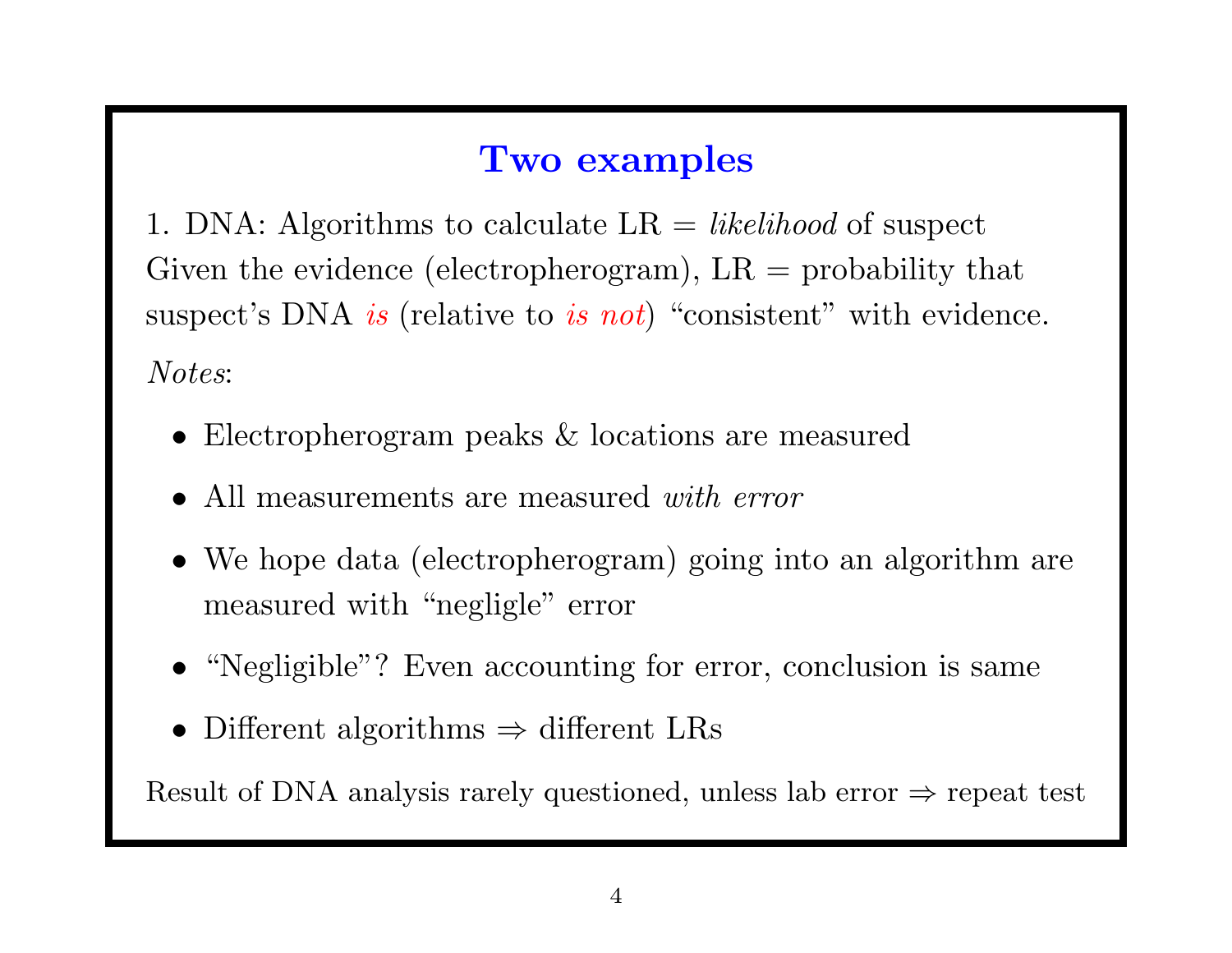- 2. Algorithmic development underway: Quality Metric
	- Tool to assist practitioner in inital step of forensic evidence examination: Is the evidence worth time & resources to proceed with further analysis?
	- How to define "worth"?
	- "high [low] quality" worth [not worth] further analysis
	- Metric of "worth": Does level of quality in the evidence indicate high [low] probability of "correct assessment"?
	- How is "correct assessment" determined? "Ground truth" (known)? "3 agree" (consensus)?
	- QM renders no final decision; only a tool for deciding whether 'to proceed or not to proceed' with further analysis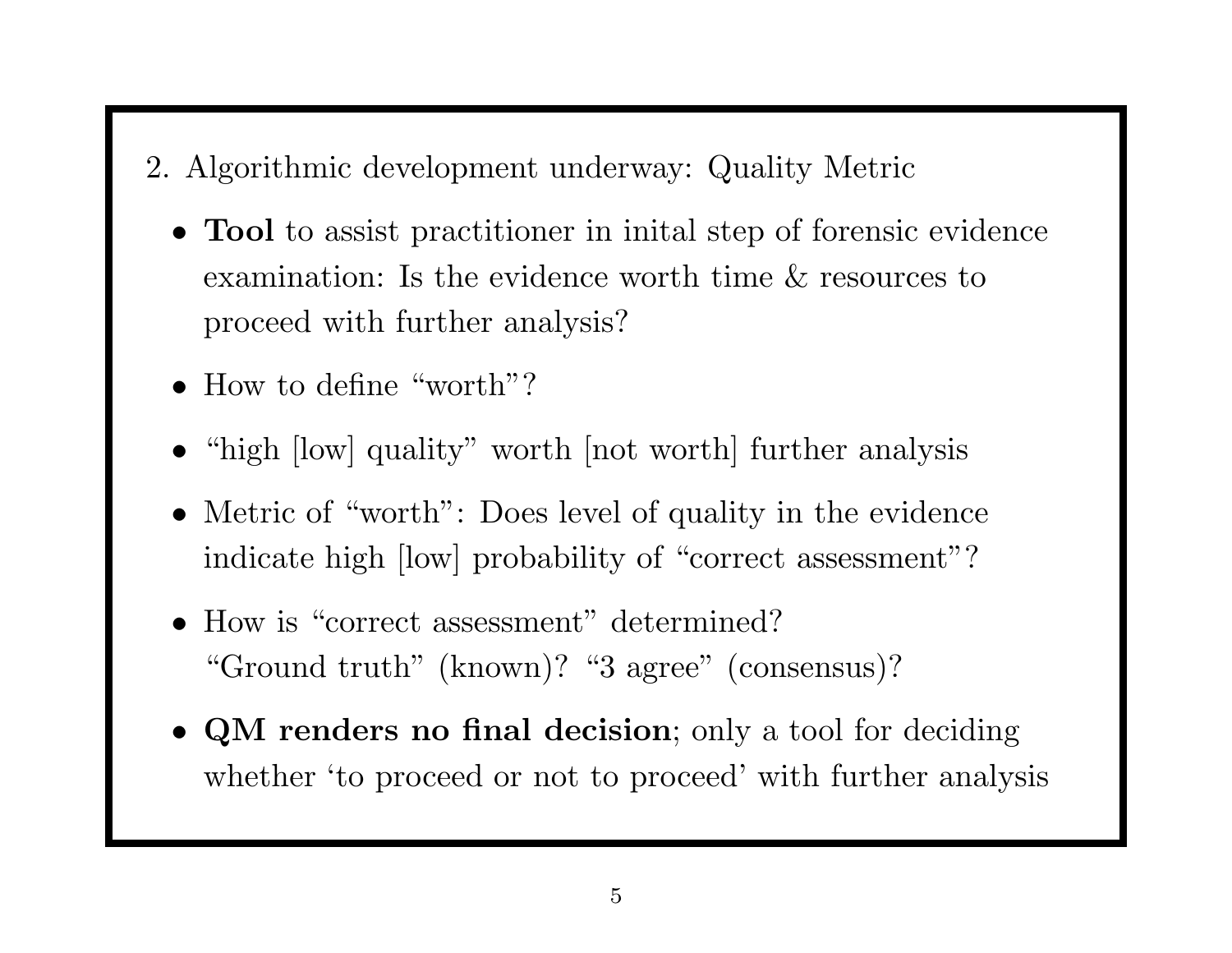Proposal: Presumably the point of analyzing forensic evidence is to identify or exclude an individual as the source of the evidence. Accordingly, LPA-I uses as the "measure":

Probability of correct assessment

(proportion of examiners who correctly include/exclude).

That is, "QM score" can be correlated with how well it predicts its value for law enforcement (correct assessments).

Are there other "measures"?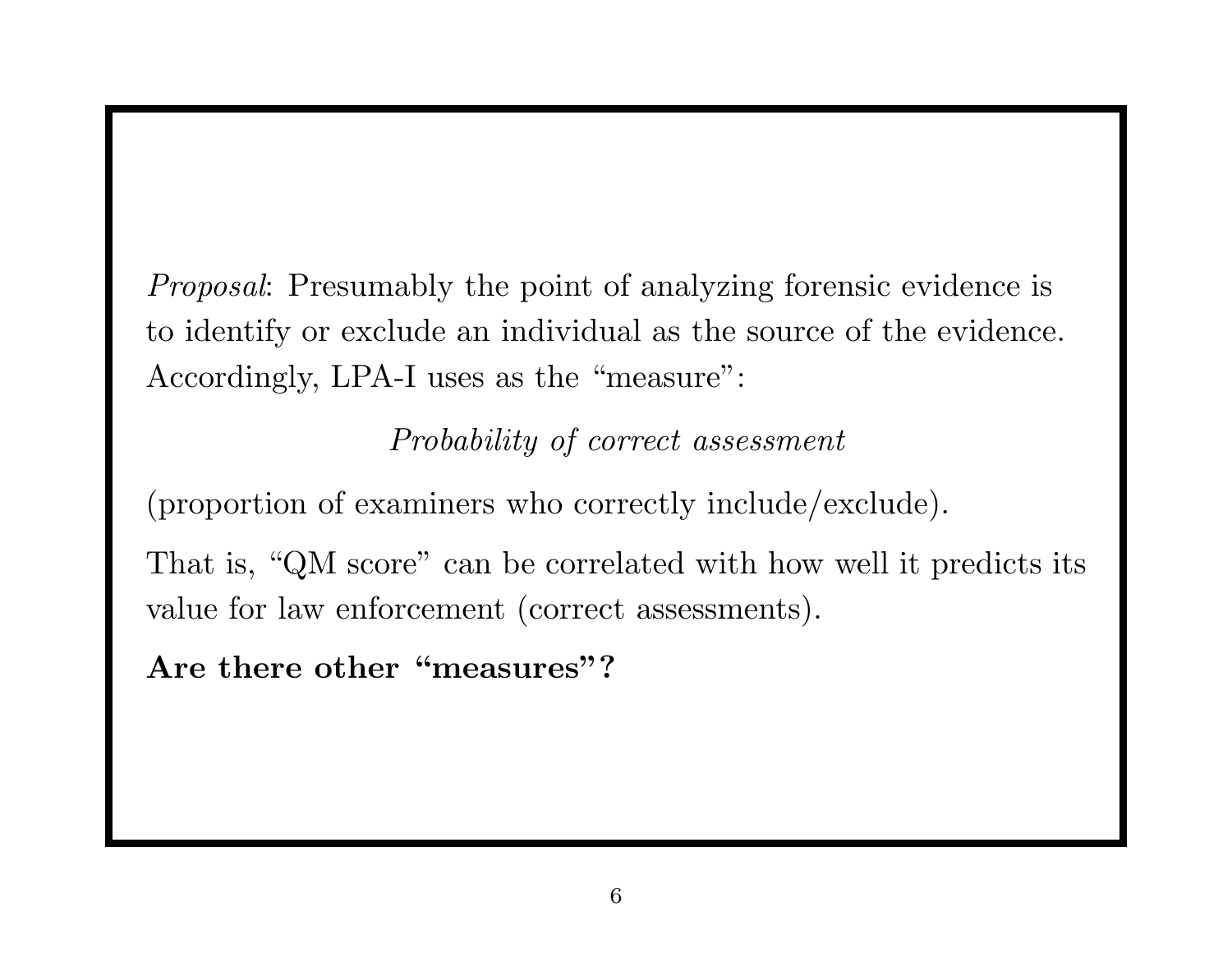#### 2. Conditions encouraging use of algorithms

When 'black box' algorithms are (not) appropriate: A principled prediction-problem ontology Jordan Rodu, Michael Baiocchi, arXiv:2001.07648v4

When can an algorithm be deployed in real-world situations?

" $|E|$ xtraordinary black-box algorithms exist - with so much potential to do good - despite deep uncertainty about when and how to use them.... [F]or all of their achievements, black-box algorithms have shown [themselves] to be unpredictably brittle in the real world, <sup>a</sup> consequence of how they are developed. "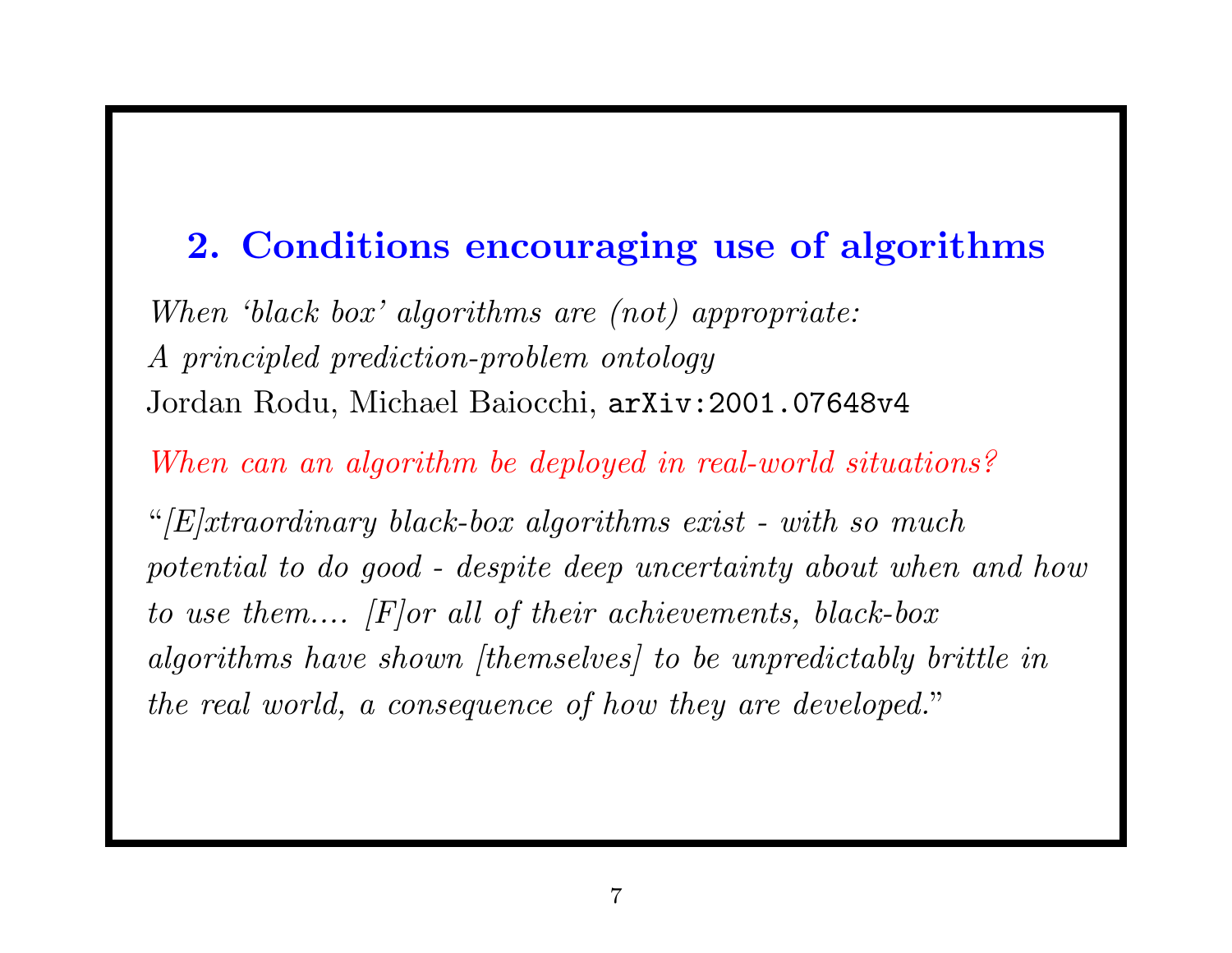Major challenge: "black-box": We don't understand them.

"by understanding how they are being developed and assessed, we can understand what situations are more - and less - compatible or safe for their use. "

Rodu & Baicchi's specific example: criminal sentencing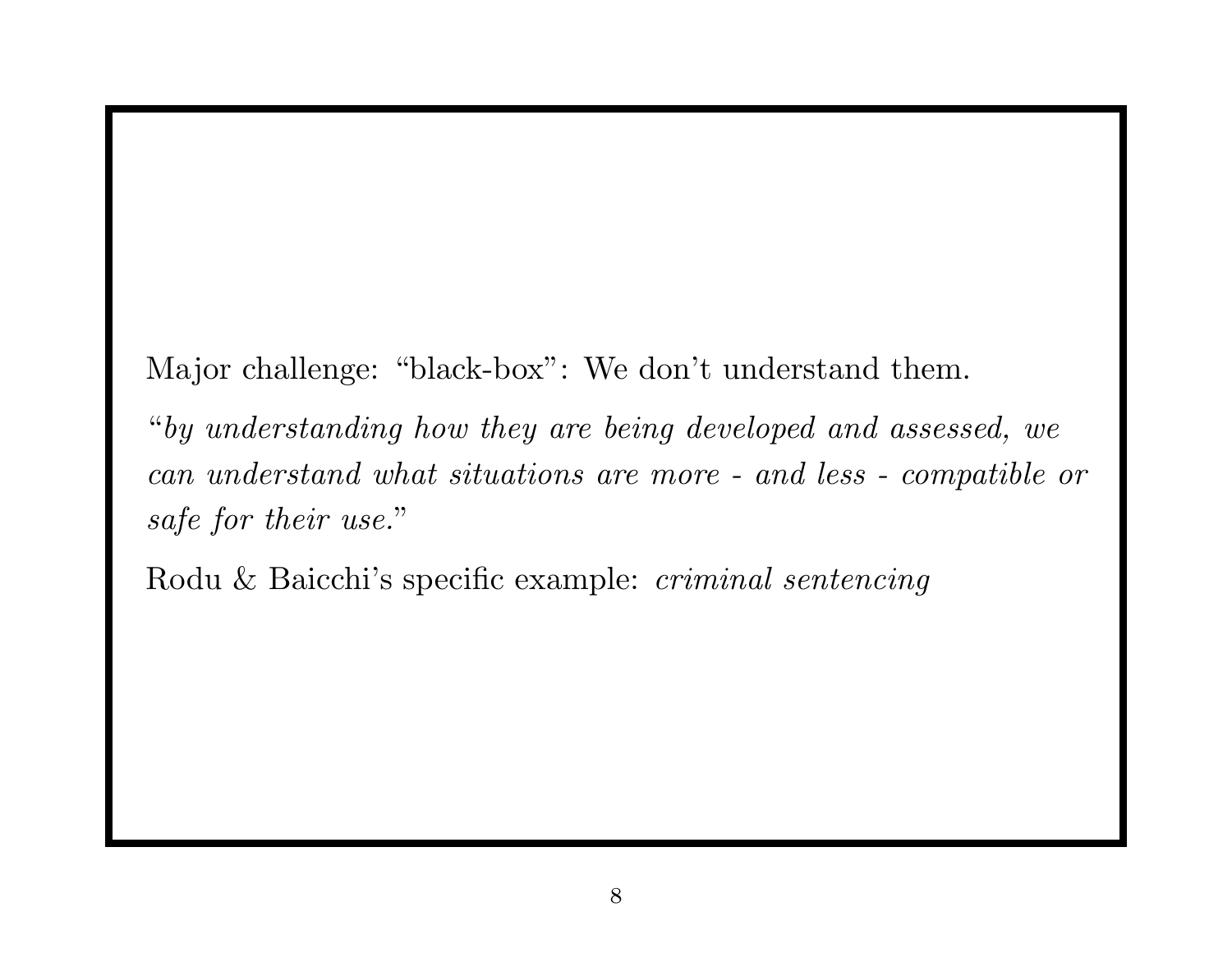Rodu & Baicchi's example suggests conditions for use of algorithms

- 1. Clarity of assumptions used to develop algorithm
- 2. "Fairness" (representativeness) of units in the population to whom [which] algorithm will be applied (ex: bicycle alert sign on <sup>a</sup> highway)
- 3. Assessment: How is algorithm judged to deliver correct answer? (cf. "Performance Metric" question for QM)
- 4. Adaptibility: How does algorithm respond to a *change* in the population for which it was developed?
- 5. Costs of incorrect conclusions/decisions
- 6. Justification for conclusions are clear to users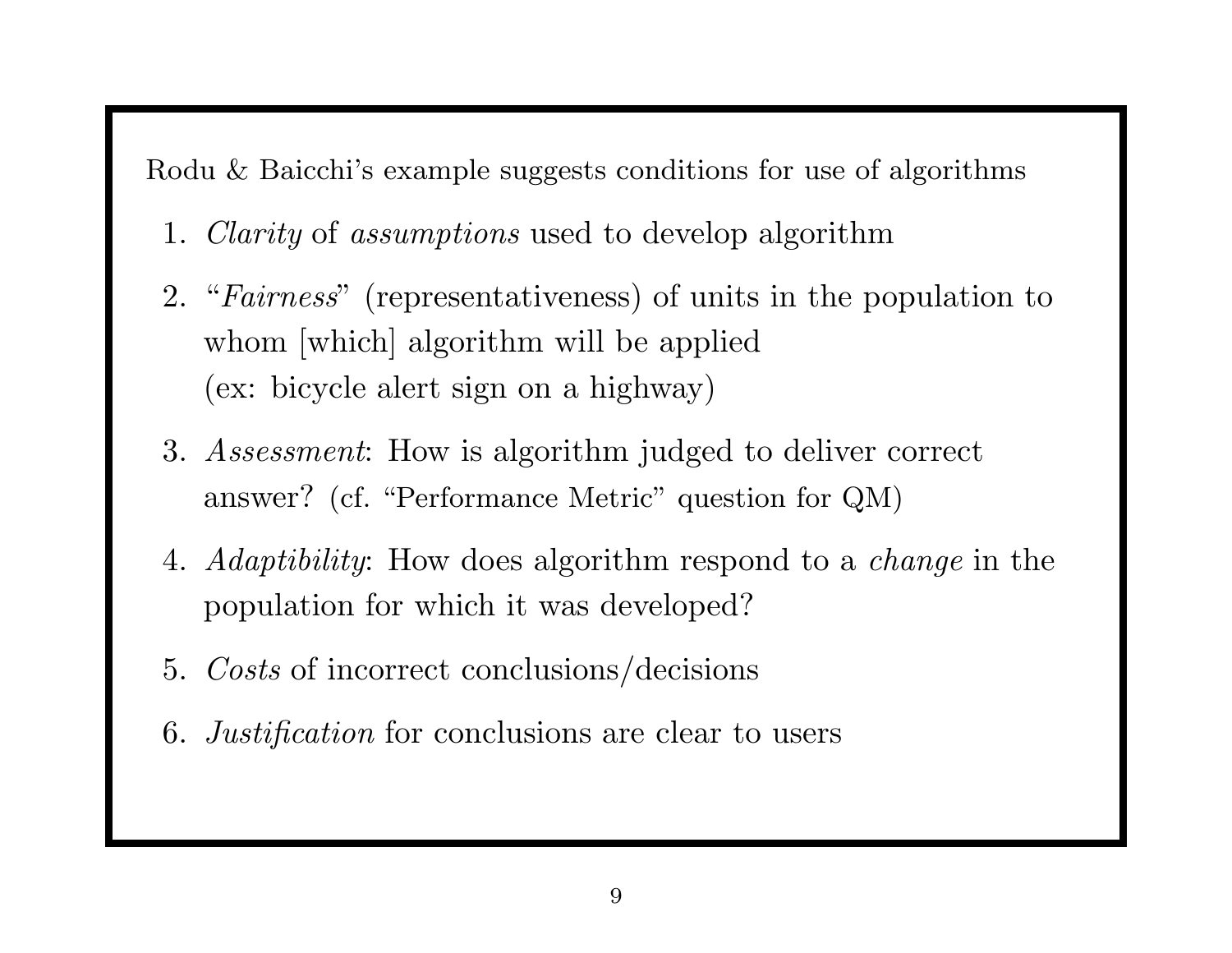For their specific example of *Criminal sentencing*:

- *Motivation* for crime may matter.
- Does algorithm consider *motivation*?
- If so, how, and why, is such consideration justified?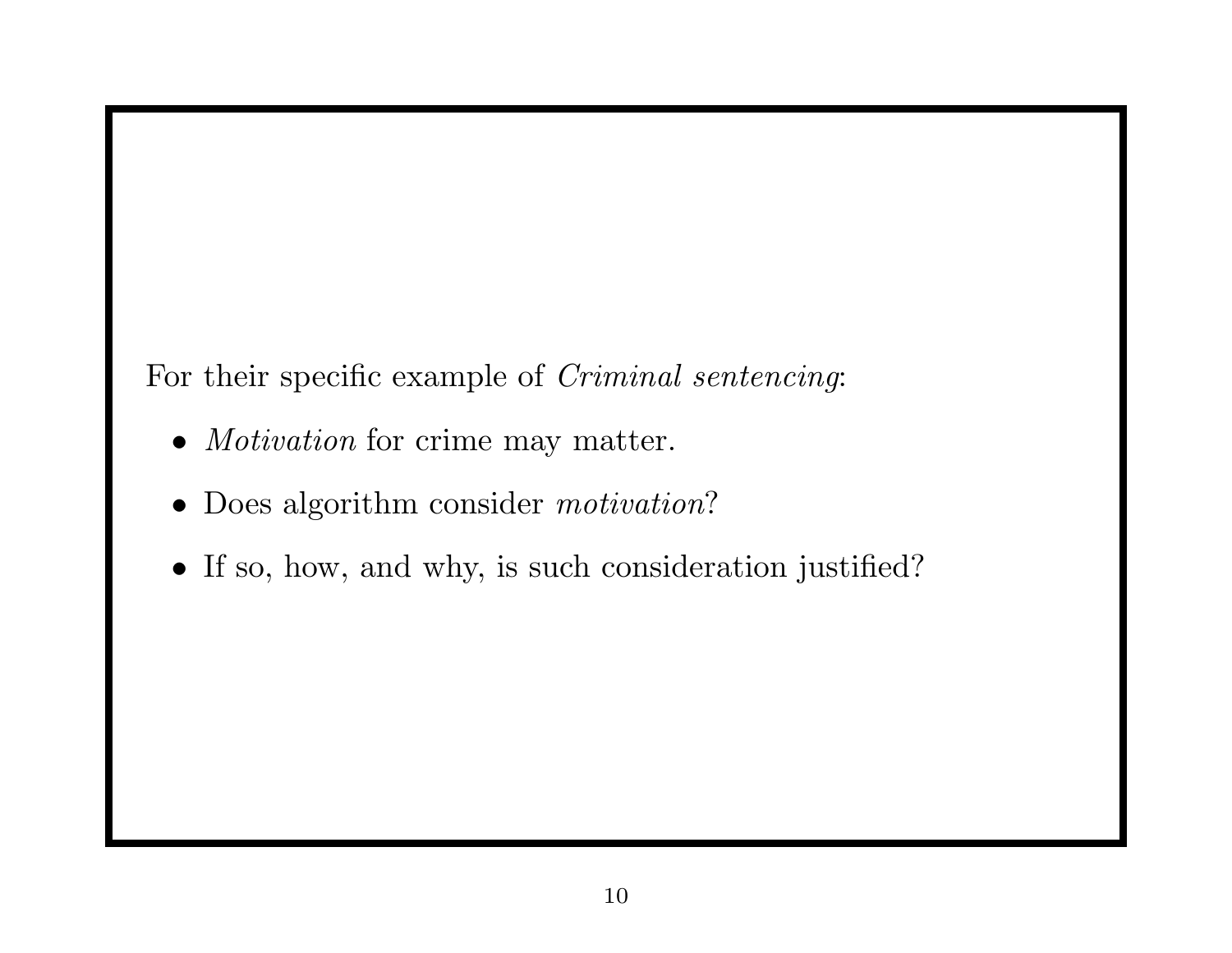### 3. Conditions urging caution in algorithms

- 1. Lack of clarity in assumptions used to develop algorithm
- 2. Algorithm finds its way into use on populations for which it was neither developed nor tested
- 3. Inappropriate assessment (wrong metric) (e.g., "two 'experts' agree": they both could be wrong, with small probability multiplied by millions of uses)
- 4. Non-adaptibility: Algorithm is static
- 5. Unspecified costs of incorrect conclusions/decisions
- 6. Justification for conclusions are not clear to users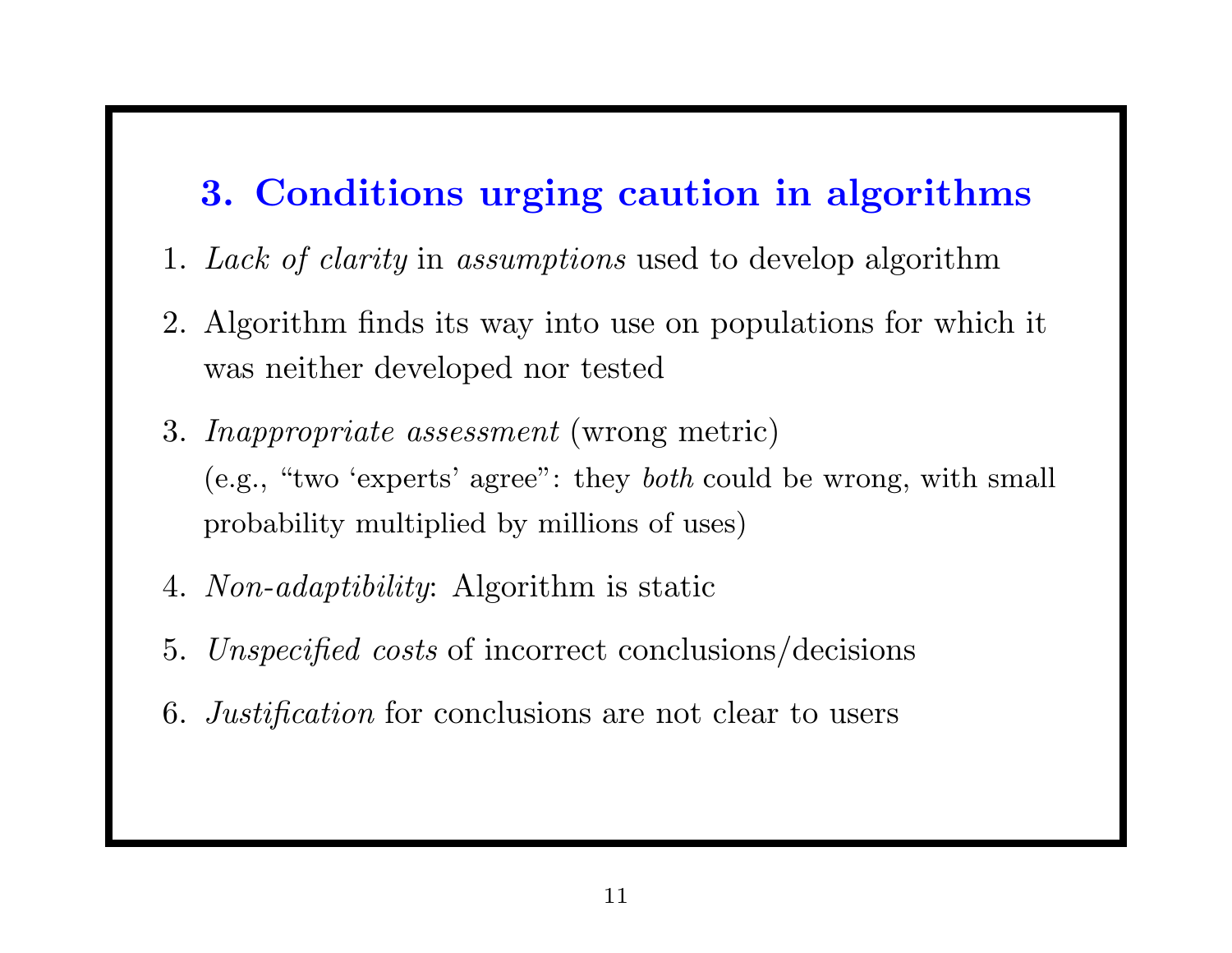#### 4. Validation: Appropriate performance metrics

Rodu & Baiocchi argue that the traditional "Common Task Framework" (CTF) for developing algorithms is inadequate:

"CTF provides an efficient environment for development. The data exist already. All analysts have access to these common data so many people can work on the problem at the same time. Fast computation takes the place of proving theorems, performance is quickly assessed using held-out data, [minimal] consequences of a poorly performing prediction algorithm; e.g., after a failure the analyst tweaks the algorithm. Fundamentally, CTF takes complex real-world problems and sand-boxes them.